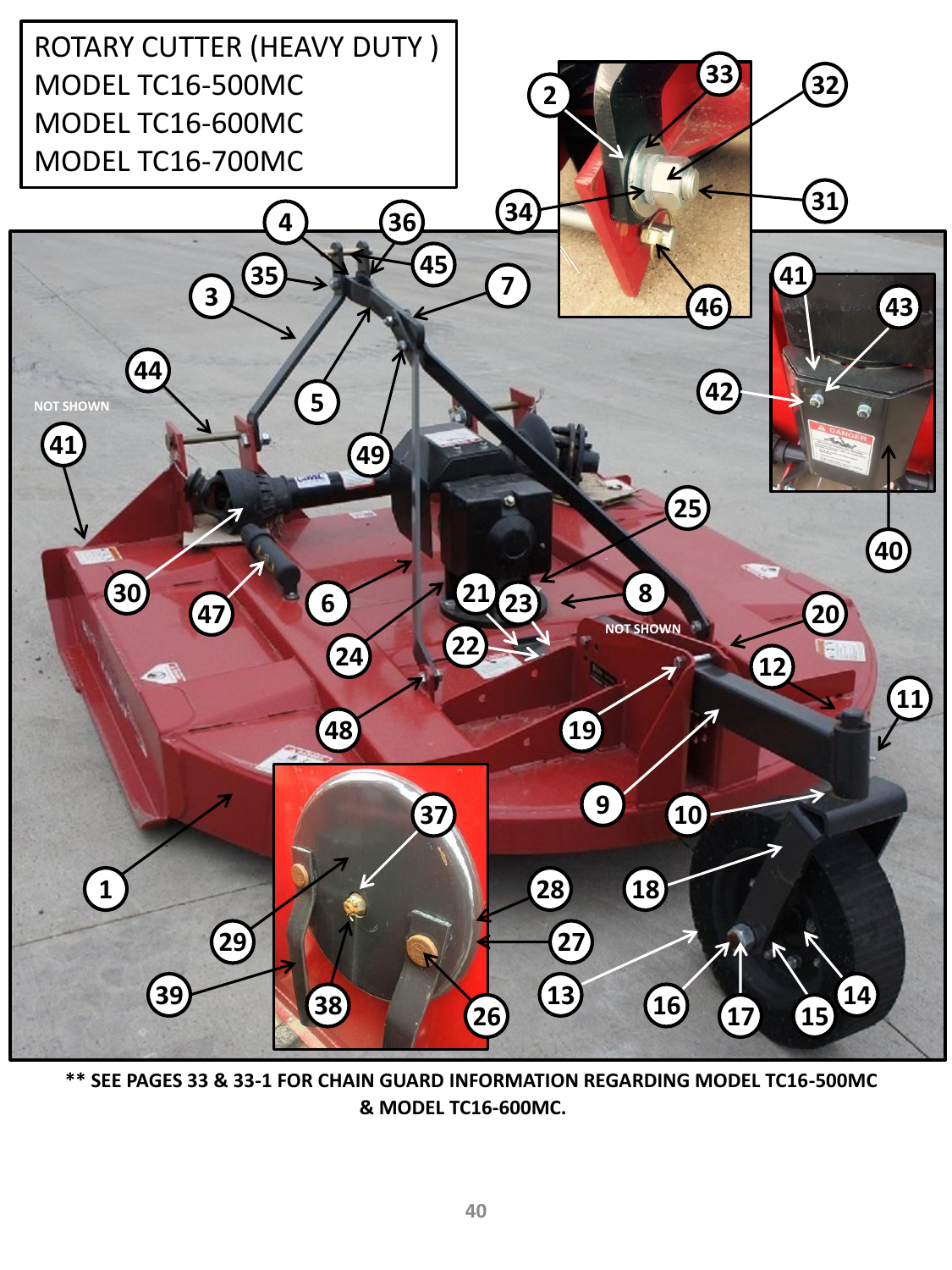## **ROTARY CUTTER (HEAVY DUTY)**

## **PARTS LIST**

**MODEL TC16-500MC MODEL TC16-600MC MODEL TC16-700MC**

| REF. NO.     | <b>PART NO.</b> | <b>DESCRIPTION</b>              | <u>QTY</u>     |
|--------------|-----------------|---------------------------------|----------------|
| $\mathbf{1}$ | 64-5008         | <b>DECK, 60"</b>                | $\mathbf{1}$   |
|              | 64-6008         | <b>DECK, 72"</b>                | $\mathbf{1}$   |
|              | 64-7008         | <b>DECK, 84"</b>                | $\mathbf{1}$   |
| 2            | 60-852          | <b>BUSHING, UPRIGHT</b>         | $\overline{2}$ |
| 3            | 60-820          | <b>UPRIGHT</b>                  | $\overline{2}$ |
| 4            | 60-851L         | 2-1/4" BUSHING, LARGE           | $\mathbf{1}$   |
| 5            | 64-80012W       | <b>LINKAGE ARM</b>              | $\mathbf{1}$   |
| 6            | 60-800          | <b>ATTACHING BRACE</b>          | $\overline{2}$ |
| 7            | 60-908          | 5/8-11X2-1/2 HX CAP 5NC ZC      | $\overline{2}$ |
| 8            | 61-625          | 3/4-10 HX NUT, NYLOC ZC         | 4              |
| 9            | 60-725          | <b>REAR ARM WELDMENT</b>        | $\mathbf{1}$   |
| 10           | 60-740          | NR BUSHING WASHER, 1-1/4        | 1              |
| 11           | 60-741          | <b>GREASE FITTING, DRIVE IN</b> | 1              |
| 12           | 60-742          | EXPAND PIN, 3/16X2-1/4          | $\mathbf{1}$   |
| 13           | 60-746L         | RIM & TIRE, LAMINATED           | $\mathbf 1$    |
| 14           | 60-746H         | HUB, STEEL W/ BUSHINGS          | $\mathbf{1}$   |
| 15           | 60-747          | <b>WHEEL SPACER</b>             | $\overline{2}$ |
| 16           | 60-748          | AXLE BOLT, 1-8X8-1/2 HX CAP ZC  | $\mathbf{1}$   |
| 17           | 60-749          | 1-8 HX NUT NYLOC ZC             | $\mathbf{1}$   |
| 18           | 60-700          | <b>WHEEL FORK</b>               | $\mathbf{1}$   |
| 19           | 60-902          | 1/2-13X3 HX CAP 5NC ZC          | 3              |
| 20           | 60-903          | 1/2-13 HX NUT, CENTERLOCK ZC    | 3              |
| 21           | 60-875          | <b>ACCESS COVER</b>             | $\mathbf{1}$   |
| 22           | 60-904          | 5/16-18 HX NUT, CENTERLOCK      | $\mathbf{1}$   |
| 23           | 60-905          | 5/16 FLATWASHER                 | $\mathbf{1}$   |
| 24           | 60-975          | GEARBOX - 60" & 72" DECK        | 1              |
|              |                 | <b>GEARBOX - 84" DECK</b>       | $\mathbf{1}$   |
| 25           | 60-934          | 3/4-10X2-1/2 HX CAP 5NC ZC      | 4              |
| 26           | 60-910          | <b>BLADE MOUNTING BOLT</b>      | $\overline{2}$ |
| 27           | 60-912          | BLADE BOLT JAM NUT, 1-1/8       | $\overline{2}$ |
| 28           | 60-913          | LOCK WASHER, 1-1/8              | $\overline{2}$ |
| 29           | 60-755          | <b>STUMP JUMPER PAN</b>         | 1              |
| 30           | 60-976          | DRIVELINE, 60" & 72" CUTTER     | 1              |
|              | 60-986          | DRIVELINE, 84" CUTTER           | $\mathbf{1}$   |
| 31           | 60-907          | 7/8-9X2-1/2 HX CAP 5NC ZC       | $\overline{2}$ |
| 32           | 60-923          | 7/8-9 HX NUT ZC                 | $\overline{2}$ |
| 33           | 60-921          | 7/8 FLATWASHER                  | $\overline{2}$ |
| 34           | 60-922          | 7/8 LOCKWASHER                  | $\overline{2}$ |
| 35           | 60-924          | 3/4-10X4 HX CAP 5NC ZC          | 1              |
| 36           | 60-925          | 3/4-10 HX NUT, CENTERLOCK       | 1              |